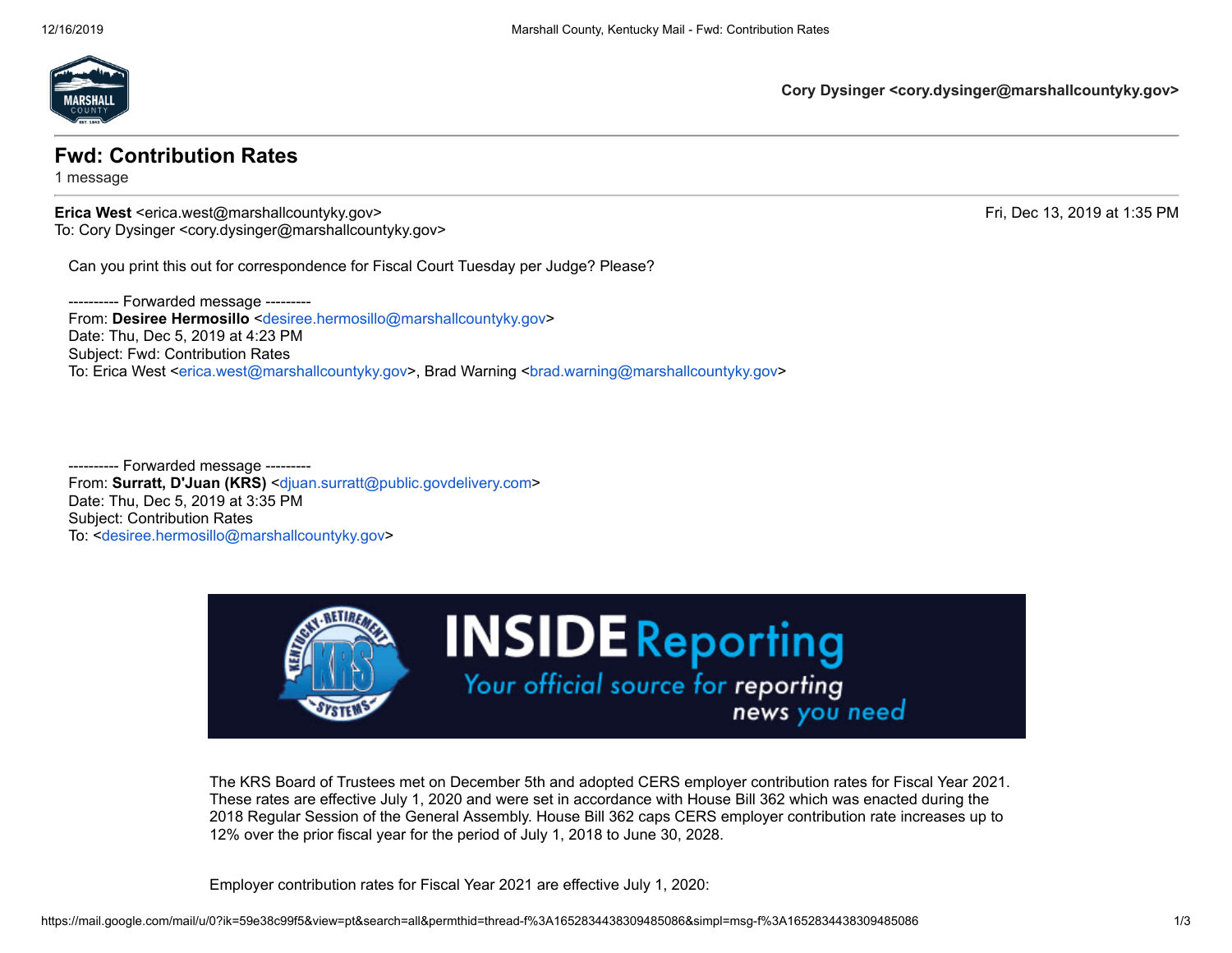CERS Nonhazardous 26.95%

CERS Hazardous 44.33%

*Please note that employer contribution rates are subject to change depending on future actions of the General Assembly.*

Questions? If you have questions, please contact our office at 1-888-696-8810.



Please do not reply to this email, this mailbox is not monitored.

## [Please contact KRS if you have questions.](https://lnks.gd/l/eyJhbGciOiJIUzI1NiJ9.eyJidWxsZXRpbl9saW5rX2lkIjoxMDQsInVyaSI6ImJwMjpjbGljayIsImJ1bGxldGluX2lkIjoiMjAxOTEyMDUuMTM5MjEyMzEiLCJ1cmwiOiJodHRwczovL2t5cmV0Lmt5Lmdvdi9FbXBsb3llcnMvUmVzb3VyY2VzL1BhZ2VzL0VSQ0UtQ29udGFjdHMuYXNweCJ9.VXLF9l7f8JTrlnUdxchYFLJuBVMNfsxmvjHDEvBSWr4/br/72378744222-l)

This email was sent to [desiree.hermosillo@marshallcountyky.gov](mailto:desiree.hermosillo@marshallcountyky.gov) using GovDelivery Communications Cloud, on behalf of: Kentucky Retirement Systems · [1260 Louisville Rd, Frankfort, KY 40601](https://www.google.com/maps/search/1260+Louisville+Rd,+Frankfort,+KY+40601?entry=gmail&source=g)



--

--

Erica West

Desireé Hermosillo Finance Officer

**Marshall County Fiscal Court** Treasurer's Office [1101 Main Street](https://www.google.com/maps/search/1101+Main+Street+Benton,+KY+42025?entry=gmail&source=g) [Benton, KY 42025](https://www.google.com/maps/search/1101+Main+Street+Benton,+KY+42025?entry=gmail&source=g) 270-527-4725